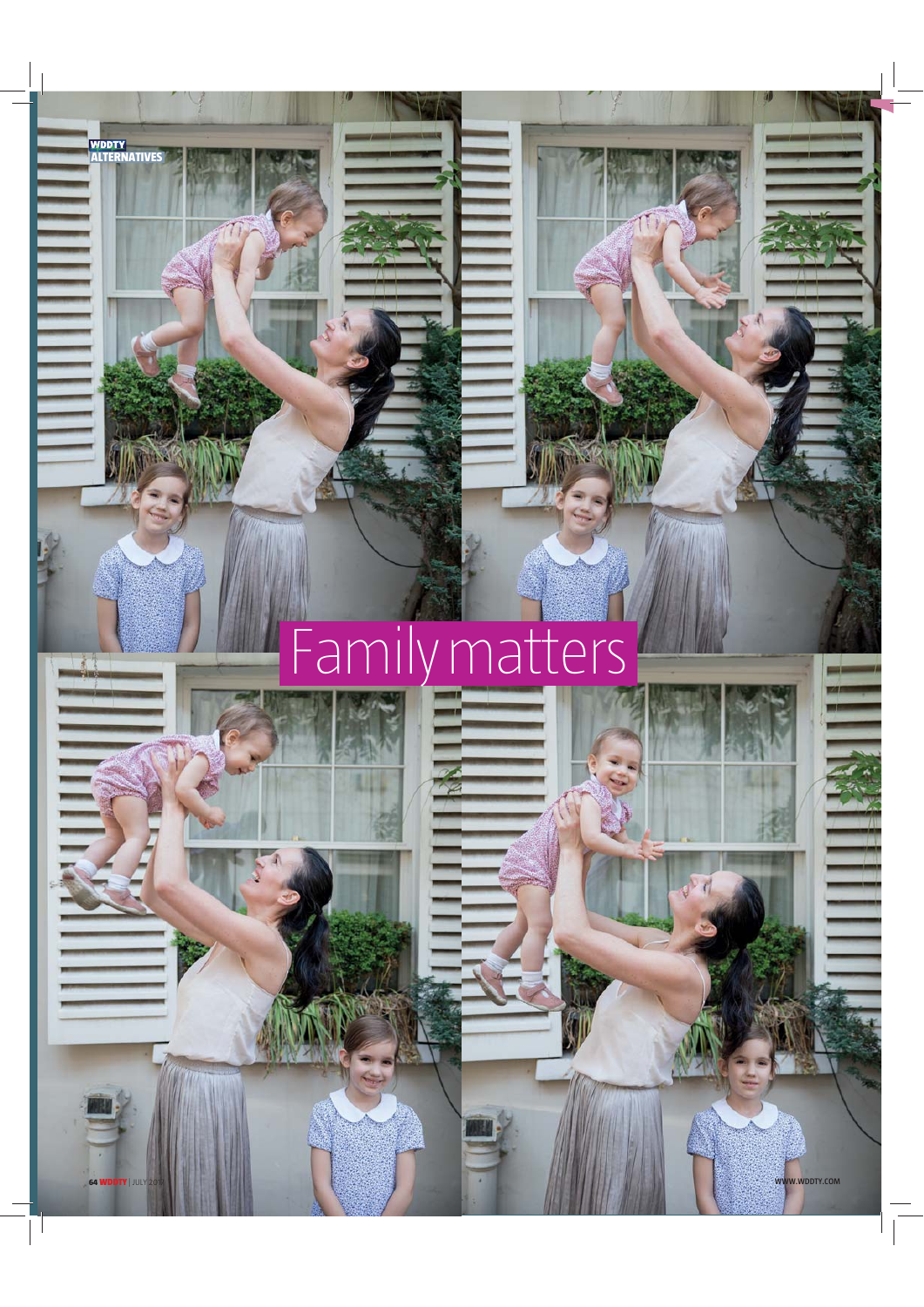

A change of diet and lifestyle helped Neringa Kasaciuniene go from 'infertile' to a healthy mum-of-two

Neringa Kasaciuniene ran out of the Chelsea and Westminster Hospital in tears after changing her mind about undergoing IVF (in-vitro fertilization), she thought she had given up her only chance of having children.

"My husband and I had been trying unsuccessfully to start a family for over five years," said Neringa, who moved to London from Lithuania 12 years ago. "My GP told me IVF was the only option—even though there was no reason in principle why I couldn't conceive—but I cancelled it at the last minute. I just couldn't go through with it."

But just a few months later, Neringa, aged 34 at the time, was staring at a home pregnancy test in disbelief. "I ended up taking five pregnancy tests," she said. "They all said I was pregnant."

It wasn't by accident, though, said Neringa, now 41, who went on to give birth to a healthy baby girl named Goda. "It was all down to a change of diet and lifestyle," she said.

#### **A chance meeting**

As well as infertility, Neringa had suffered from general poor health for years, with symptoms like thinning hair, weight fluctuations, mood swings and constant fatigue. It was while looking for a special shampoo for her extremely fine hair in a health shop that she was first encouraged to consider a nutritional approach.

"I started talking to a girl in the shop who was studying nutrition at the College of Naturopathic Medicine [CNM]," Neringa recalls. "I mentioned my health issues and she said that the same course might be helpful for me. I could learn about nutrition and help myself at the same time."

Neringa's interest was sparked and she immediately began researching CNM—a training provider in nutrition and other natural therapies, with several colleges across the UK and Ireland. She was so convinced it was right for her that she decided to quit her job and enrol at the London college straight away.

"I was a fashion stylist, but my job was really stressful and didn't make me happy," said Neringa. "I was looking for a change in my life. Everything seemed to fall into place."

#### **All change**

Shortly after starting the course at CNM, Neringa discovered the college had its own clinic run by students, but supervised by qualified practitioners, and offering health consultations at reduced rates. She booked an appointment with a trainee nutritional therapist and herbalist there to discuss her health problems, including her difficulty conceiving, and was given an individualized naturopathic treatment plan to follow, based on her health history, diet and lifestyle, and

on various physical clues such as the colour of her tongue and condition of her nails.

"I thought my diet was pretty healthy before, but I was told I wasn't Everything seemed eating enough protein or getting enough good fats," Neringa said. <sup>e</sup> Td have protein like chicken breast maybe once or twice a week, and **to fall into place** I'd avoid fat because I thought it would make me fat."

I was looking for a change in my life.

**CONSIGNATION** 

**WWW.WDDTY.COM**JULY 2017 | **WDDTY 65**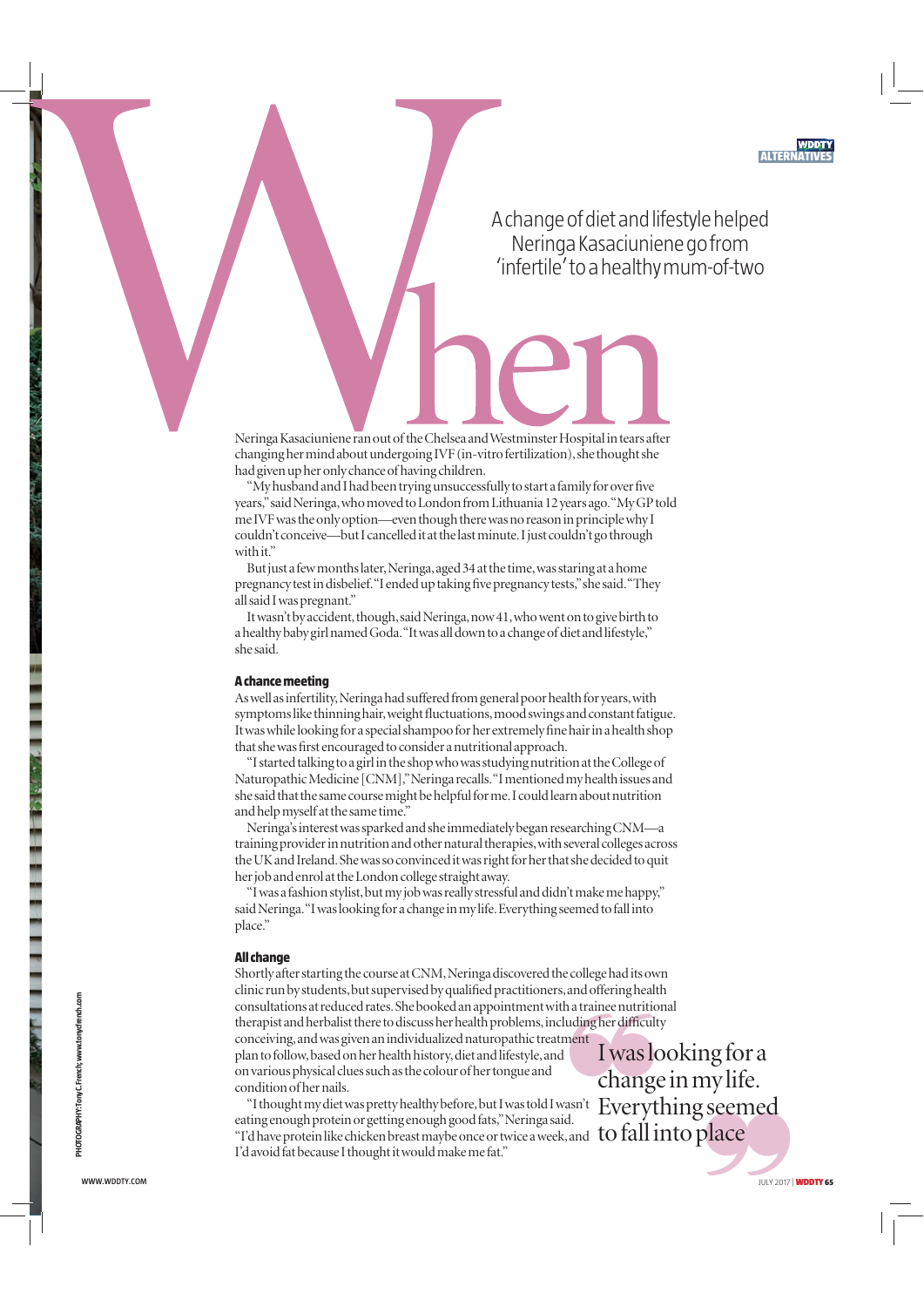Neringa's new diet involved eating protein at every meal, and included plenty of good fats rich in essential fatty acids like omega-3s. She also completely cut refined sugar from her diet, as well as white flour and starchy carbs, and reduced her dairy intake.

"I started eating lots of beans, lentils, chickpeas, quinoa, vegetables, nuts and seeds . . . fish a couple of times a week . . . avocados . . . superfoods like goji berries and cacao nibs . . . and I stopped having unhealthy treats like biscuits, chocolate and cakes."

Drinks-wise, Neringa was told to sip coconut oil mixed with hot water throughout the day to make extra sure she was getting enough healthy fats, and to include plenty of nutrient-rich green juices.

She was also advised to incorporate warming herbs and spices like cayenne pepper and ginger into her diet. "I'm someone who's always cold—even when it's hot outside," said Neringa. "The herbs and spices were meant to help with that."

And to boost her slightly underactive thyroid, Neringa was given a combination of supportive herbs in tincture

form. "I don't know what they were exactly," said Neringa. "The herbalist gave me a tailormade formula based on what I'd told her and previous tests

After about a month on the plan, my mood stabilized and I felt a lot calmer

I'd had." As for her lifestyle, Neringa didn't smoke or drink, but was

told she could be healthier by exercising more and using stress-reduction techniques like deep-breathing, yoga and meditation.

"I used to exercise now and then, but not on a regular basis," said Neringa. "I started going for walks in the park every day. And I'd sit on a bench and do Ayurvedic breathing techniques."

#### **Good news**

Neringa was offered no promises about any outcome; the holistic plan was designed to get her back to optimal health and boost her fertility at the same time. She was told to monitor any changes and check in with the therapists on a regular basis.

"One of the first things I noticed was that my mood improved," said Neringa. "I remember I used to feel happy one minute and be crying the next. After about a month on the plan, my mood stabilized and I felt a lot calmer."

Neringa also realized the condition of her hair was gradually improving. "I bumped into a girl I used to work with a few years ago and straight away she commented on my hair and how good it was looking," said Neringa. "Before it was really thin, and I had bald patches."

Other positive changes Neringa noticed was that she stopped feeling hungry all the time, which meant she stopped binge-eating unhealthy foods, and she no longer felt bloated after meals. "My weight stabilized for the first time in ages, I stopped craving sugar, and my digestive difficulties cleared up," she said.

Neringa's husband, Tadas, was so impressed with



## What's on the menu?

Here's a snapshot of Neringa's diet before and after starting her new plan

| <b>NERINGA'S</b><br>ΤΥΡΙΣΔΙ DAILY<br>DIET | <b>REFORE</b>                                | <b>AFTER</b>                                                                                      |
|-------------------------------------------|----------------------------------------------|---------------------------------------------------------------------------------------------------|
| <b>Breakfast</b>                          | Plain porridge with<br>cow's milk            | Gluten-free porridge<br>with almond milk<br>and added goji<br>berries, cacao nibs<br>and cinnamon |
| Lunch                                     | Small portion<br>of pasta with<br>vegetables | Chicken and<br>avocado salad with<br>olive-oil dressing                                           |
| Dinner                                    | Meatballs and<br>potatoes                    | Salmon with<br>lentils and green<br>vegetables                                                    |
| Snacks and<br>treats                      | Biscuits, cakes,<br>chocolate                | Medjool dates,<br>Bounce protein ball,<br>handful of nuts,<br>houmous                             |
| <b>Drinks</b>                             | Water                                        | Green juice or<br>smoothie, hot water<br>with coconut oil                                         |